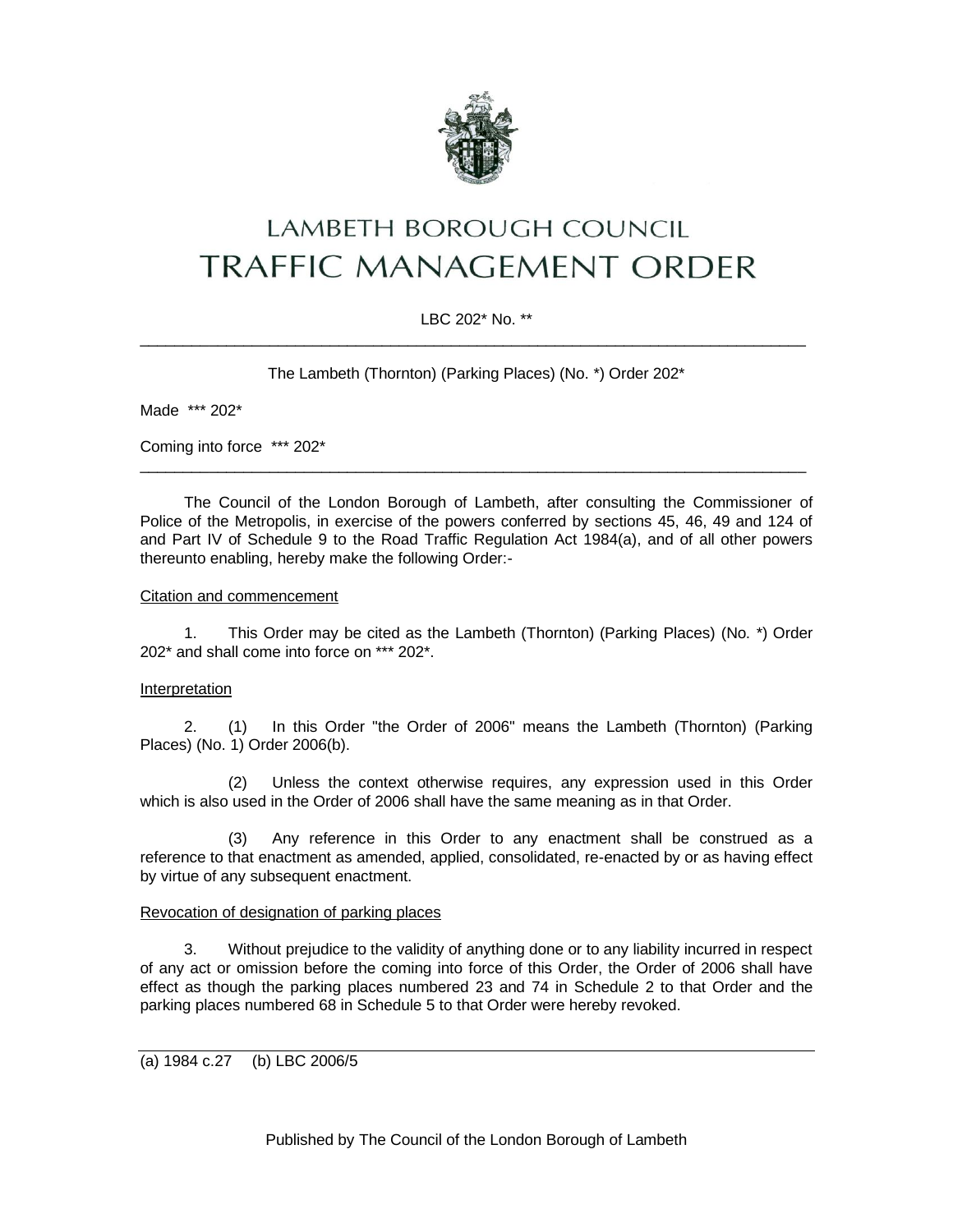#### Designation of parking places and application of the Order of 2006 thereto

4. (1) Each area on a highway comprising the length of carriageway of a street specified in column 2 of Schedules 1, 2, 3 and 4 to this Order and bounded on one side of that length by the edge of the carriageway and on the other sides by a white line marking is designated as a parking place.

(2) The reference in this Article to a white line marking shall be construed as a reference to the white line marking (either broken or continuous) provided for in Schedule 7 to the Traffic Signs Regulations and General Directions 2016(b) or, if applicable, authorised by the Secretary of State by virtue of section 64 of the Road Traffic Regulation Act 1984.

(3) The provisions of the Order of 2006 (other than Articles 3 and 16) shall apply to the areas designated as parking places by this Order as if in those provisions any reference to a parking place included a reference to an area designated as a parking place by this Order and as if any reference to Schedule 2 to the Order of 2006 included a reference to Schedule 1 to this Order, as if any reference to Schedule 5 to the Order of 2006 included a reference to Schedule 2 to this Order, as if any reference to Schedule 7C to the Order of 2006 included a reference to Schedule 3 to this Order and as if any reference to Schedule 7D to the Order of 2006 included a reference to Schedule 4 to this Order.

## Placing of traffic signs, etc.

- 5. The Council shall:-
	- (a) place and maintain traffic signs indicating the limits of each parking place referred to in Schedule 1, 2, 3 or 4 to this Order;
	- (b) place and maintain in or in the vicinity of each parking place referred to in Schedules 1, 2, 3 and 4 to this Order traffic signs indicating that such parking places may be used during the permitted hours for the leaving only of the vehicles specified in Articles  $4(3)$ ,  $4(6)$ ,  $4(11)$  and  $4(12)$  respectively of the Order of 2006; and
	- (c) carry out such other works as is reasonably required for the purposes of the satisfactory operation of a parking place.

Dated this \*\*\* day of \*\*\* 202\*.

Ben Stevens Highway Network Manager

(a) S.I. 2016/362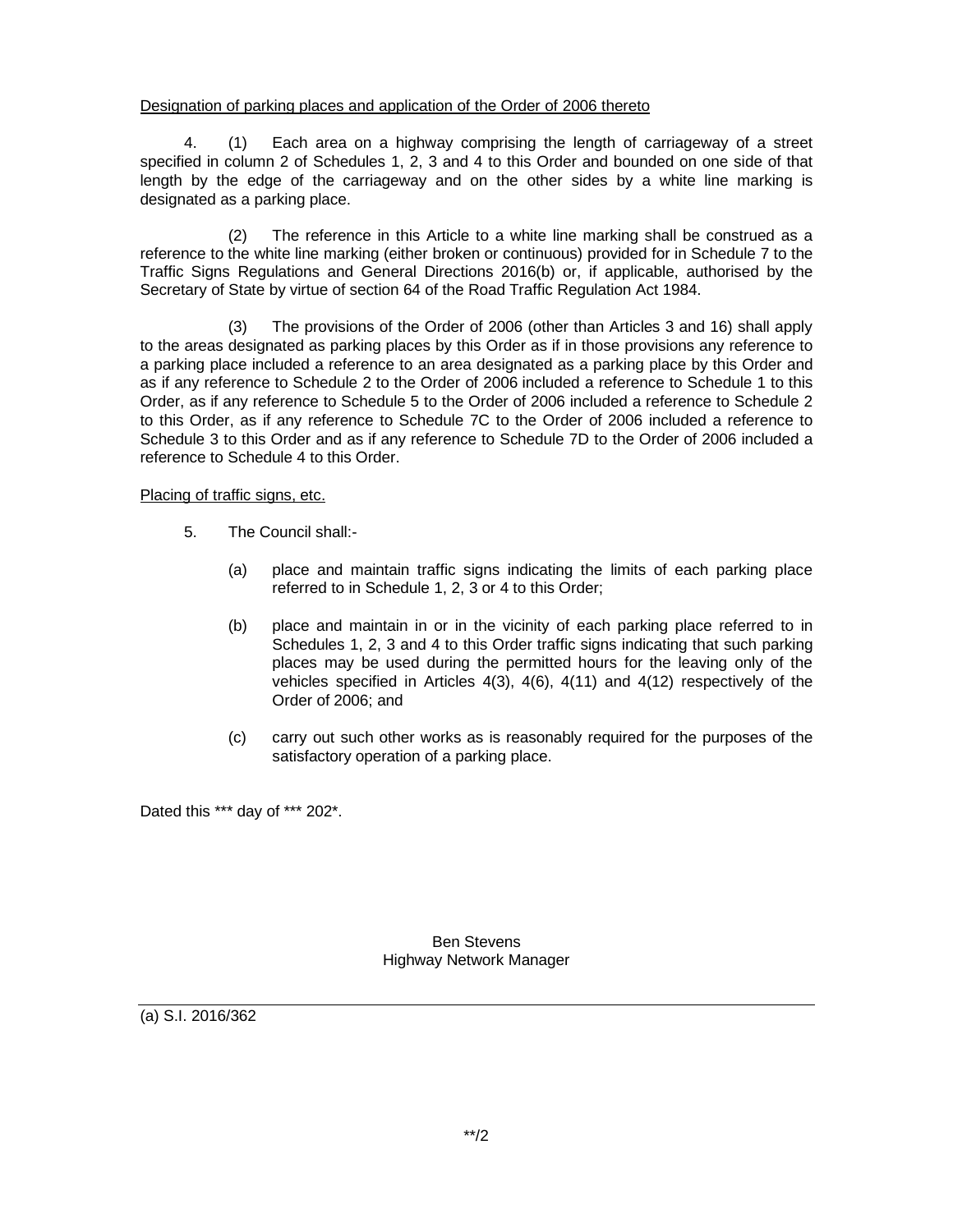#### SCHEDULE 1 (see Article 4)

IN RELATION TO A PARKING PLACE REFERRED TO IN THIS SCHEDULE THE EXPRESSION "PERMITTED HOURS" MEANS THE PERIOD BETWEEN 9.30 A.M AND 5.30 P.M. ON MONDAYS TO SATURDAYS INCLUSIVE, ANY SUCH DAY NOT BEING CHRISTMAS DAY, GOOD FRIDAY OR A BANK HOLIDAY.

PARKING PLACES IN WHICH A VEHICLE MAY BE LEFT DURING THE PERMITTED HOURS PROVIDED:-

- (A) EITHER THE PARKING CHARGE HAS BEEN PAID USING THE ELECTRONIC PAYMENT SYSTEM OR THE VEHICLE DISPLAYS A VALID TICKET (AND THE VEHICLE IS LEFT FOR NOT MORE THAN A MAXIMUM PERIOD OF FOUR HOURS); OR
- (B) THE VEHICLE DISPLAYS EITHER A VALID HARD COPY LAMBETH RESIDENT'S PERMIT, A VALID HARD COPY WANDSWORTH H3 RESIDENT'S PERMIT, A VALID HARD COPY LAMBETH BUSINESS PERMIT, A VALID HARD COPY WANDSWORTH H3 BUSINESS PERMIT, A VALID HARD COPY LAMBETH CAR CLUB PERMIT, A VALID HARD COPY WANDSWORTH CAR CLUB PERMIT, A VALID HARD COPY TEACHER'S PERMIT, A VALID HARD COPY HEALTH CARE PERMIT, A VALID HARD COPY LAMBETH VISITOR'S PERMIT, A VALID HARD COPY WANDSWORTH H3 VISITOR'S PERMIT OR A VALID HARD COPY TRADE PERMIT, ISSUED IN RESPECT OF THAT VEHICLE, OR THERE APPEARS ON A HAND-HELD DEVICE AN INDICATION THAT AN ELECTRONIC VERSION OF ONE OF THOSE PERMITS OR A FLEXIBLE CAR CLUB PERMIT HAS BEEN GRANTED IN RESPECT OF THAT VEHICLE AND THE PERMIT IS VALID.

| No. of<br>parking<br>place | Designated parking place                                                                                                                                                                                                 | Special<br>manner of<br>standing |
|----------------------------|--------------------------------------------------------------------------------------------------------------------------------------------------------------------------------------------------------------------------|----------------------------------|
|                            | 2                                                                                                                                                                                                                        | 3                                |
| $\star$                    | HYDETHORPE ROAD, the south-east side, from the common boundary<br>of Nos. 60 and 62 Hydethorpe Road, south-westwards for a distance of<br>8 metres.                                                                      |                                  |
| $\star$                    | HYDETHORPE ROAD, the south-east side, from a point 6 metres north-<br>east of the common boundary of Nos. 60 and 62 Hydethorpe Road,<br>north-eastwards for a distance of 50.2 metres.                                   |                                  |
| *                          | PENTNEY ROAD, the north-east side, from the common boundary of<br>Nos. 2 and 4 Pentney Road, north-westwards for a distance of 18<br>metres.                                                                             |                                  |
| *                          | PENTNEY ROAD, the north-east side, from a point 6 metres south-east<br>of the common boundary of Nos. 2 and 4 Pentney Road to a point 2.2<br>metres south-east of the common boundary of Nos. 14 and 16 Pentney<br>Road. |                                  |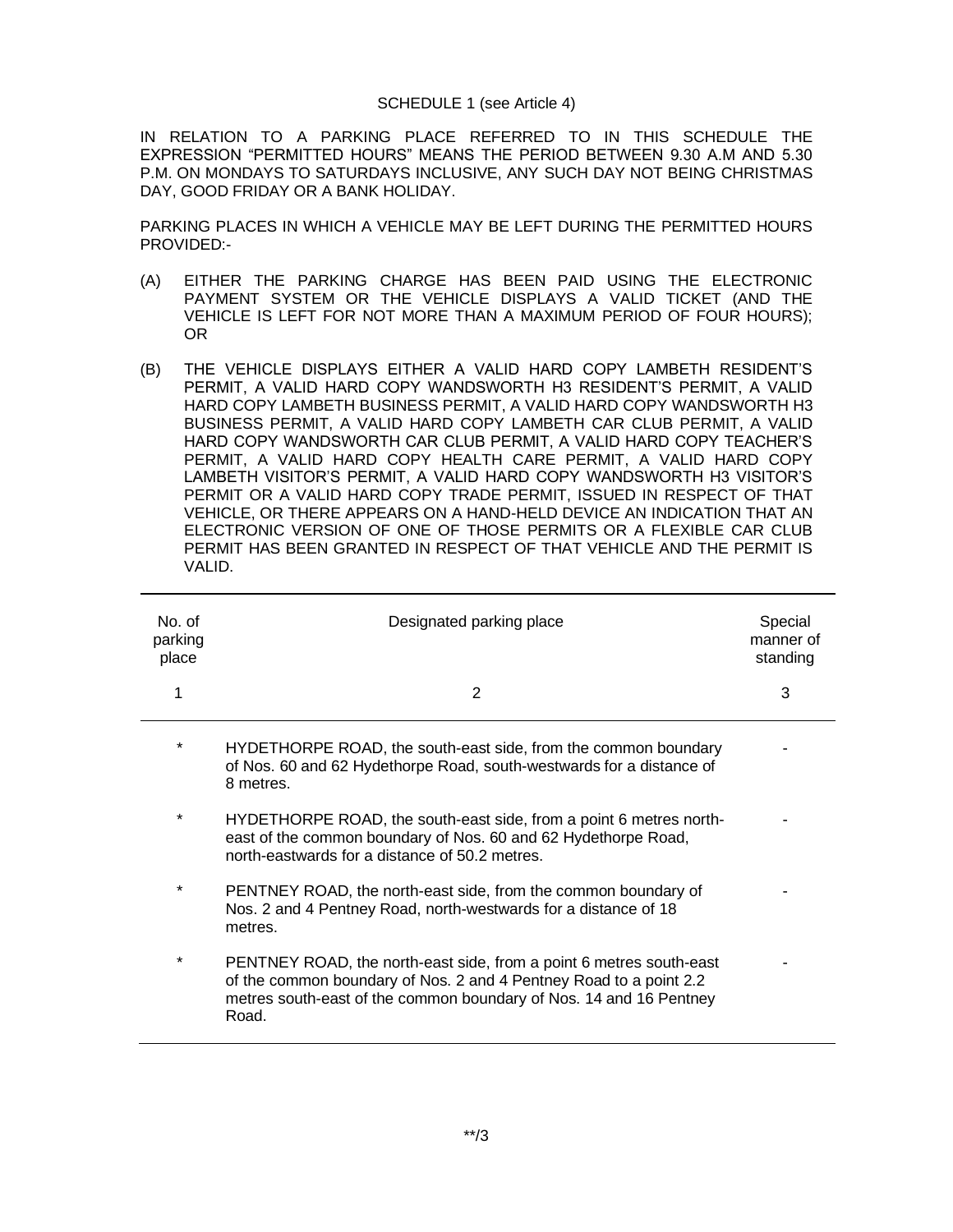## SCHEDULE 2 (see Article 4)

IN RELATION TO A PARKING PLACE REFERRED TO IN THIS SCHEDULE THE EXPRESSION "PERMITTED HOURS" MEANS THE PERIOD BETWEEN 10 A.M. AND NOON ON MONDAYS TO FRIDAYS INCLUSIVE, ANY SUCH DAY NOT BEING CHRISTMAS DAY, GOOD FRIDAY OR A BANK HOLIDAY.

PARKING PLACES IN WHICH A VEHICLE MAY BE LEFT DURING THE PERMITTED HOURS PROVIDED THE VEHICLE DISPLAYS EITHER A VALID HARD COPY LAMBETH RESIDENT'S PERMIT, A VALID HARD COPY LAMBETH CAR CLUB PERMIT, A VALID HARD COPY LAMBETH VISITOR'S PERMIT OR A VALID HARD COPY TRADE PERMIT, ISSUED IN RESPECT OF THAT VEHICLE, OR THERE APPEARS ON A HAND-HELD DEVICE AN INDICATION THAT AN ELECTRONIC VERSION OF ONE OF THOSE PERMITS OR A FLEXIBLE CAR CLUB PERMIT HAS BEEN GRANTED IN RESPECT OF THAT VEHICLE AND THE PERMIT IS VALID.

| No. of<br>parking<br>place | Designated parking place                                                                                                                                                                                                              | Special<br>manner of<br>standing |
|----------------------------|---------------------------------------------------------------------------------------------------------------------------------------------------------------------------------------------------------------------------------------|----------------------------------|
| 1                          | 2                                                                                                                                                                                                                                     | 3                                |
| $\star$                    | PENTNEY ROAD, the south-west side, from a point 3.6 metres north-<br>west of the common boundary of Nos. 1 and 3 Pentney Road to a point<br>5 metres north-west of the common boundary of Nos. 15 and 17<br>Pentney Road.             |                                  |
| $\star$                    | PENTNEY ROAD, the south-west side, from a point 1 metre south-east<br>of the common boundary of Nos. 15 and 17 Pentney Road to a point 0.9<br>metres north-west of a point opposite the south-eastern wall of No. 87<br>Pentney Road. |                                  |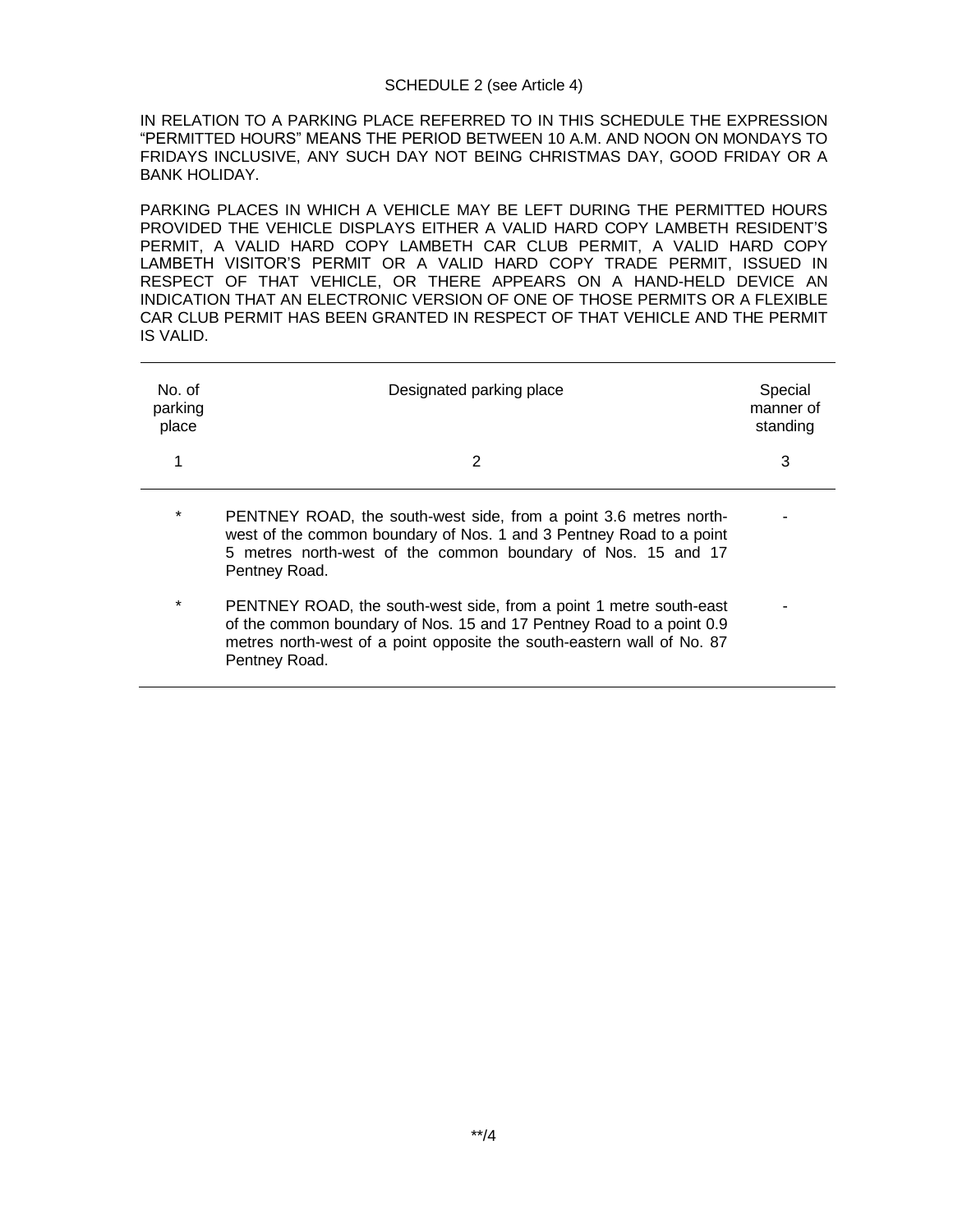IN RELATION TO A PARKING PLACE REFERRED TO IN THIS SCHEDULE THE EXPRESSION "PERMITTED HOURS" MEANS AT ANY TIME (AND THE VEHICLE IS LEFT FOR NOT MORE THAN A MAXIMUM PERIOD OF TWENTY-FOUR HOURS).

PARKING PLACES IN WHICH A VEHICLE MAY BE LEFT DURING THE PERMITTED HOURS PROVIDED THE VEHICLE DISPLAYS EITHER A VALID HARD COPY LAMBETH RESIDENT'S PERMIT, A VALID HARD COPY LAMBETH CAR CLUB PERMIT, A VALID HARD COPY LAMBETH VISITOR'S PERMIT OR A VALID HARD COPY TRADE PERMIT, ISSUED IN RESPECT OF THAT VEHICLE, OR THERE APPEARS ON A HAND-HELD DEVICE AN INDICATION THAT AN ELECTRONIC VERSION OF ONE OF THOSE PERMITS OR A FLEXIBLE CAR CLUB PERMIT HAS BEEN GRANTED IN RESPECT OF THAT VEHICLE AND THE PERMIT IS VALID, PROVIDED THAT THE ELECTRICAL STORAGE BATTERY OF THAT VEHICLE IS IN THE PROCESS OF BEING CHARGES FROM A MAINS ELECTRICAL SOURCE ADJACENT TO THAT PARKING PLACE.

| Parking<br>place<br>No. | Designated parking place                                                                                                                 | Special<br>manner of<br>standing |
|-------------------------|------------------------------------------------------------------------------------------------------------------------------------------|----------------------------------|
| $\star$                 | PENTNEY ROAD, the north-east side, from the common boundary of Nos.<br>2 and 4 Pentney Road, south-eastwards for a distance of 6 metres. |                                  |